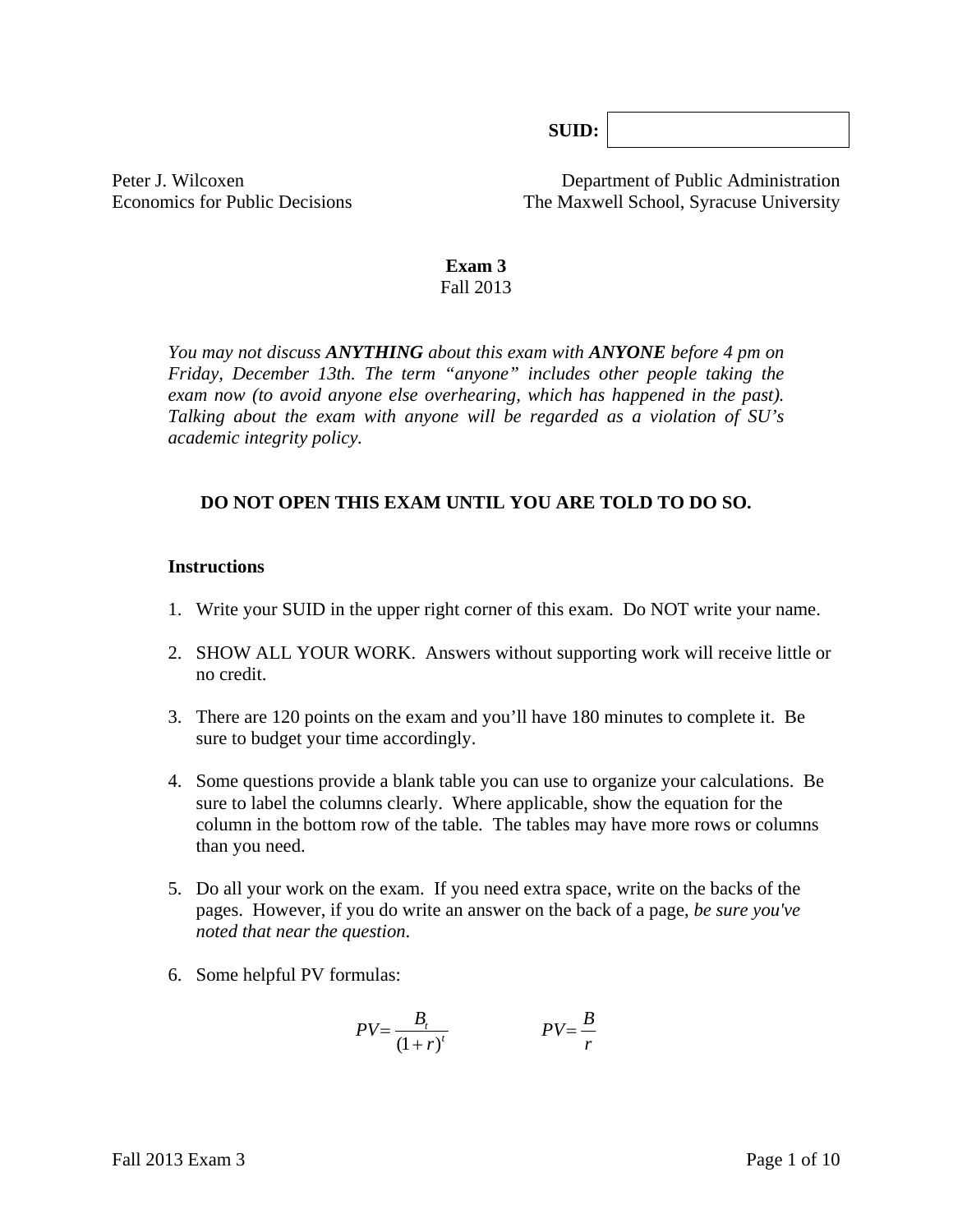## **Question 1 (15 points)**

An electric utility needs to build a new power line and is considering two alternatives: Plan T, a standard line using towers and suspended wires, and Plan U, a more expensive line that would be submerged under lakes and rivers or buried underground. Both plans would provide \$200 million in benefits every year for 40 years starting the year after construction is complete. Plan T would cost \$1 billion in year 0 and would begin providing benefits in year 1 (benefits in years 1- 40). Plan U would cost \$2 billion in year 0 and would take 5 years to complete (benefits in years 6-45). Finally, the towers in Plan T are regarded as unsightly and would create externality costs of \$80 million per year for each year of the line's 40 year life.

Please calculate the net present value of each plan and indicate which one is best. The utility uses an interest of 5% in present value calculations.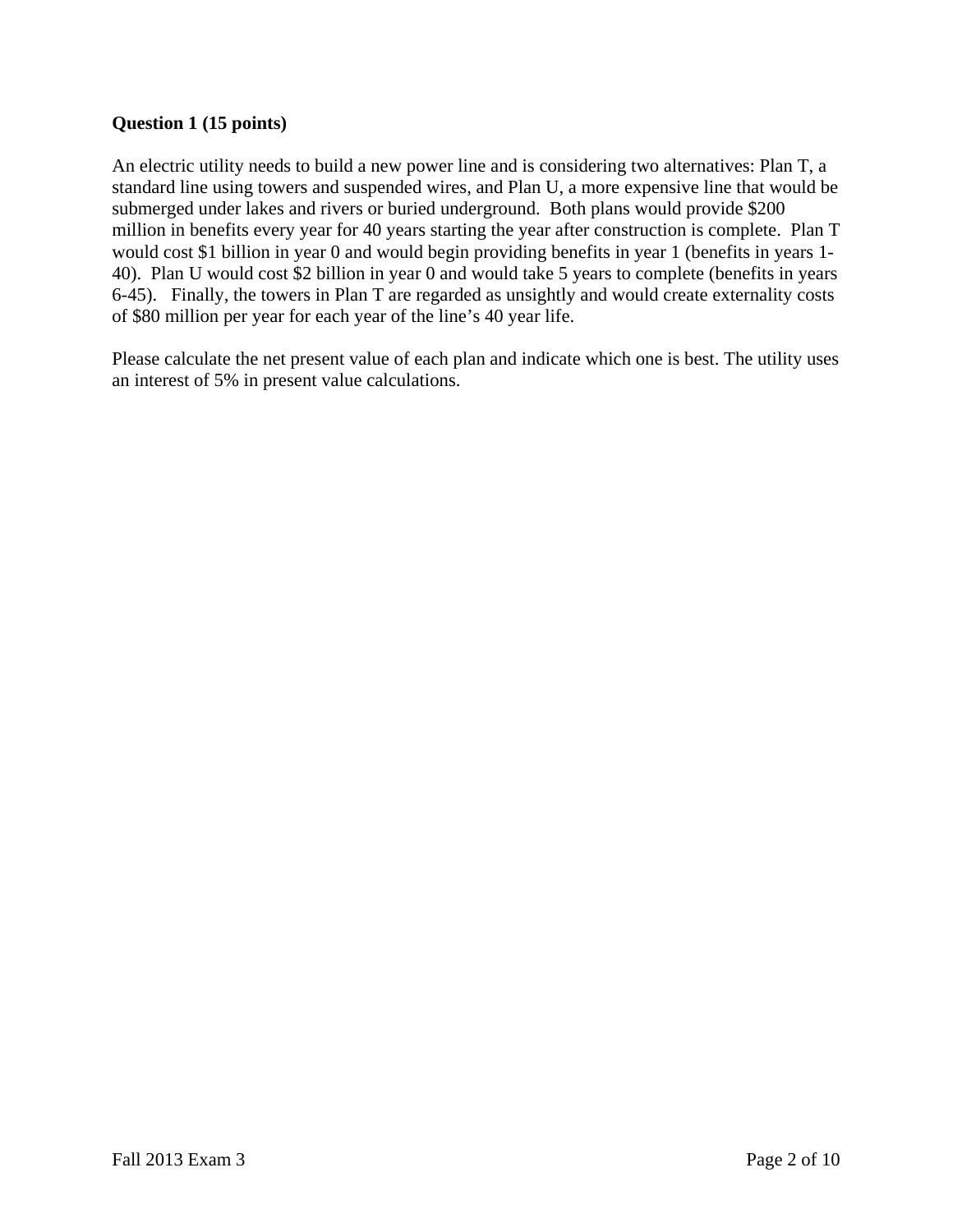# **Question 2 (15 points)**

A government would like to raise more revenue and is considering imposing a new sales tax on a particular good. Right now, without the tax, the price of the good is \$100 and 100,000 units are sold. The government would like to raise at least \$1.5 million and is considering imposing a \$20 tax. It knows the supply of the good is perfectly elastic at a WTA of \$100. However, it is uncertain about the elasticity of demand. It believes there is a 50% chance the elasticity is -0.2 and a 50% chance it is -2.0.

Please determine the expected revenue raised by the tax and indicate whether it will meet the government's target. Then calculate the expected DWL the tax will cause.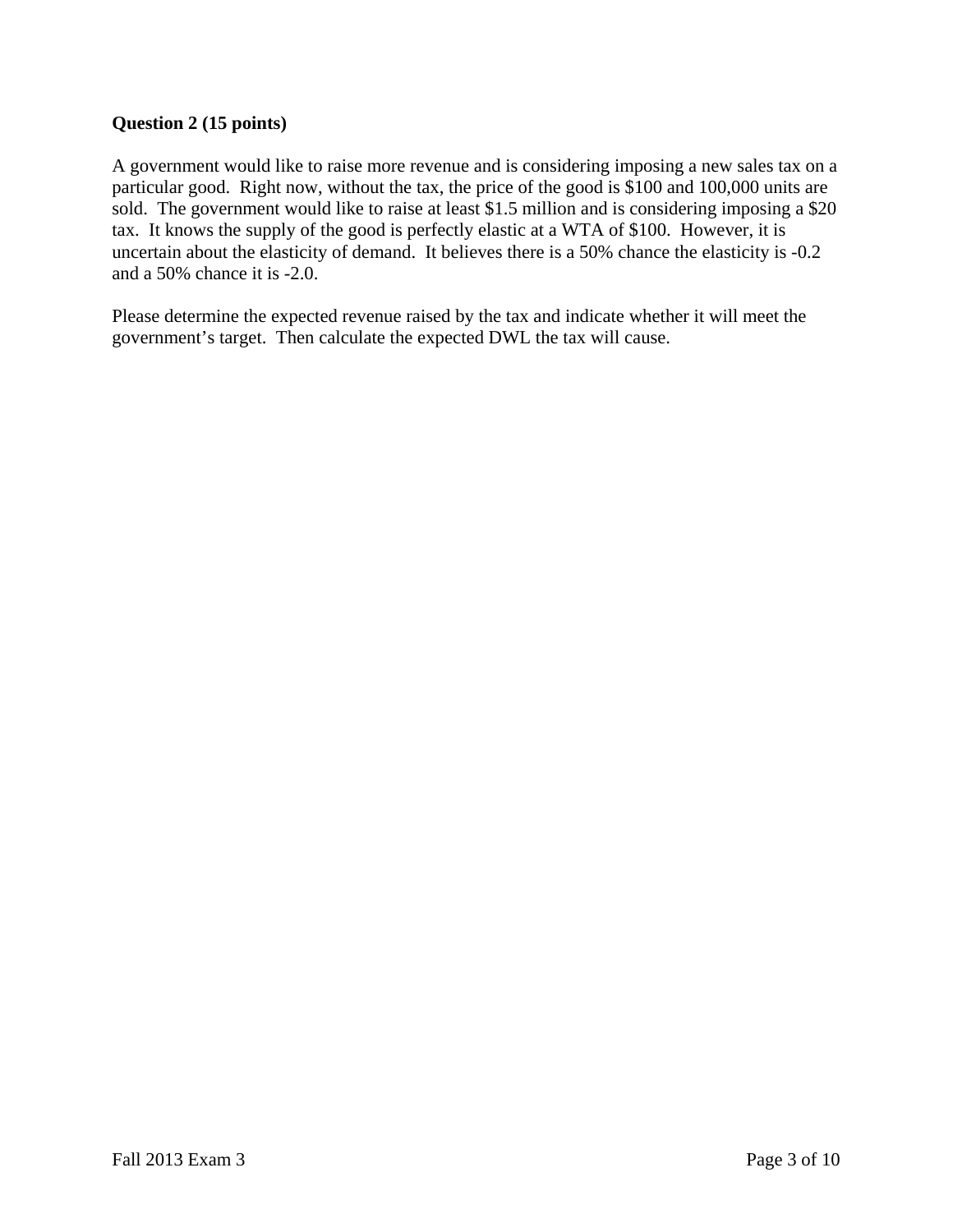# **Question 3 (15 points)**

The government of a large metropolitan area is considering a major upgrade to the communication system used by its emergency responders. The upgrade would cost \$20 million per year for 10 years (periods 1-10) and the city would begin receiving benefits in year 11. For simplicity you may assume the benefits go on forever. The \$20 million would be raised via a tax known to cause 0.20 dollars of deadweight loss per dollar of revenue. However, the government is unsure about the benefits it will receive from the upgrade. There is an 80% chance the benefits will be \$5 million per year but a 20% chance they will be much larger: \$20 million per year.

Please determine the expected net present value of the upgrade. Should the city go ahead with the project? You may assume the government uses a 5% interest rate in present value calculations.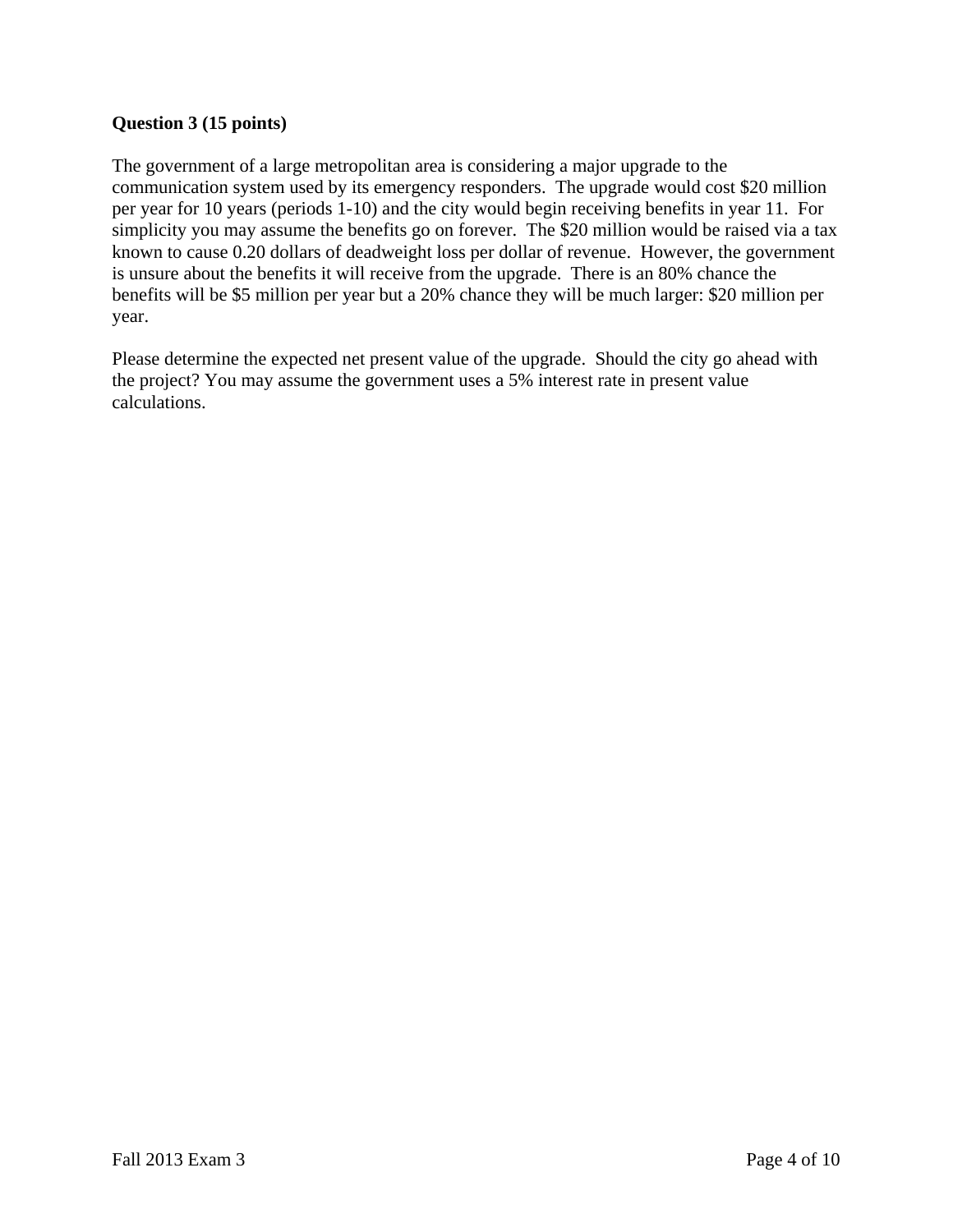## **Question 4 (15 points)**

Continuing the analysis from Question 3, now suppose the government could hire a consulting firm to determine whether the benefits from the upgrade would be high or low before it commits to the project. It would pay the consultant in year 0 and receive the results of the study three years later. It could then decide whether or not to go ahead with the upgrade described in Question 3. To be specific about the timing, the government would receive the report and decide on the project in year 3 and construction would begin in year 4.

What is the maximum amount the government would be willing to pay for the study? You may assume the consultant is infallible (ha!).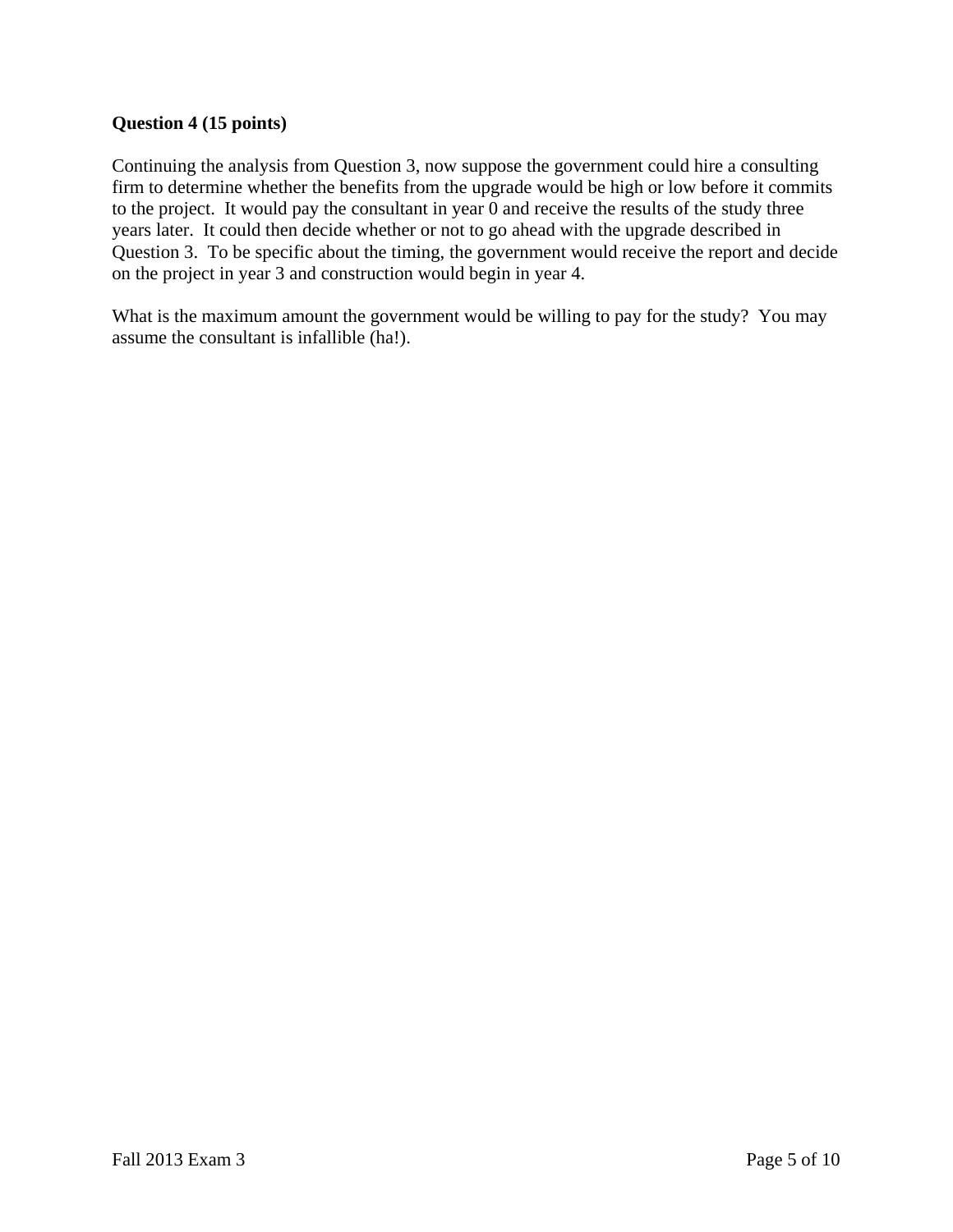# **Question 5 (15 points)**

A non-profit organization provides mental health counseling. It has total costs given by  $TC = 200 + 10^*Q + 5^*Q^2$  where Q is the number of clients it serves and  $Q^2$  indicates Q squared. The demand for its services is given by the equation  $P = 200 - Q$ , and there are no other organizations nearby providing a similar service. The organization wishes to serve as many people as possible without running a deficit.

What price should the organization charge and how many people will it be able to serve? How much profit will it earn? As a hint, the value of Q is between 25 and 35, inclusive.

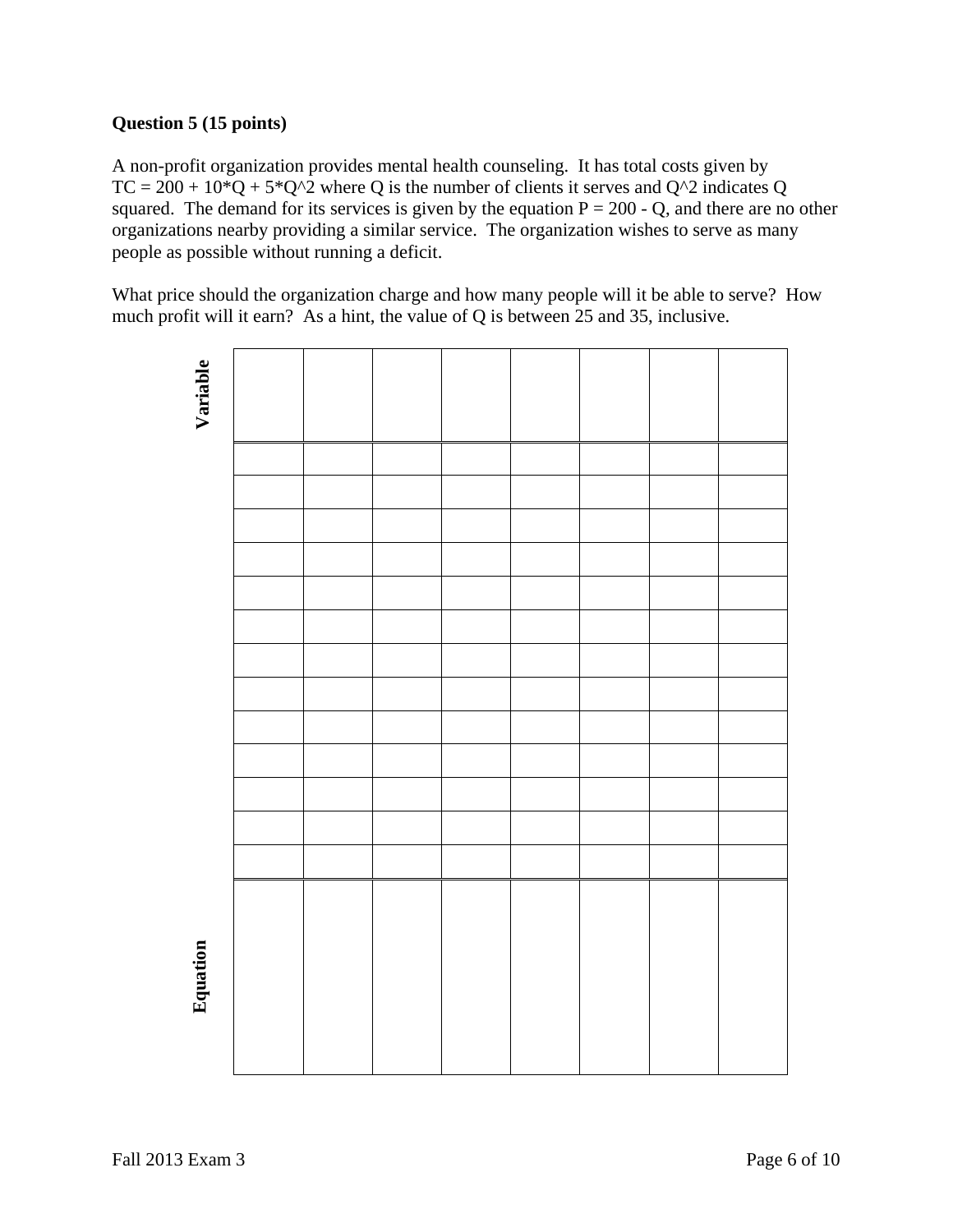# **Question 6 (15 points)**

Suppose a firm believes it may be able to develop a new technology for storing electricity that would be lighter and more compact than a conventional battery with equivalent capacity (this is an important real area of active research). If the technology works, it could be used in devices ranging from cell phones to electric vehicles. The firm believes that demand for the product would be given by the equation  $P = 320 - 5*Q$  and it would be able to produce units for a total cost given by  $TC = 100*Q$ . Assuming the firm is able to develop the product, what price would it charge and what quantity would it produce in each year during the time it is a monopolist? What profits will it earn each year? As a hint, the quantity will be between 15 and 25.

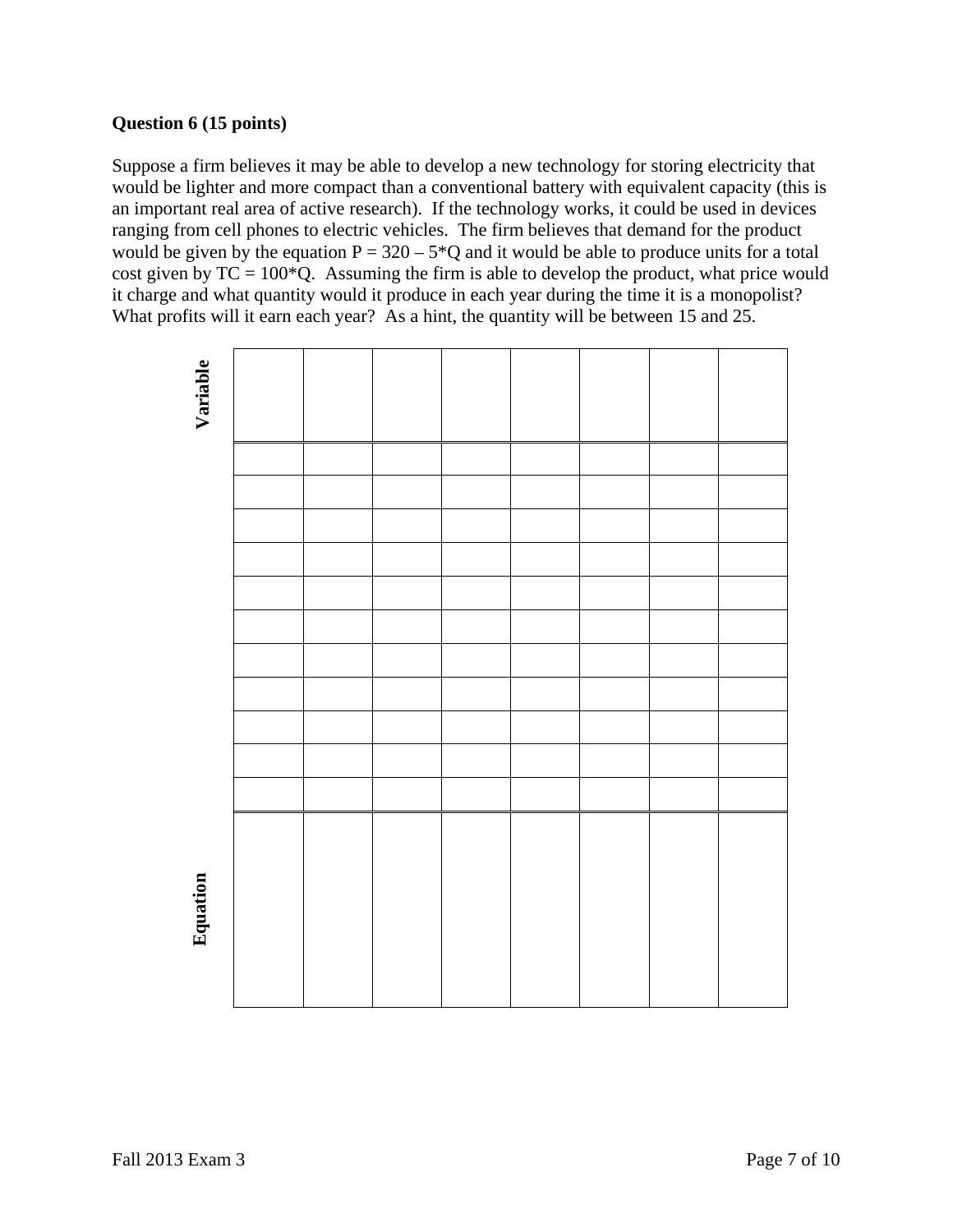# **Question 7 (15 points)**

Now suppose that a research project to develop the product in Question 6 would cost \$8,000, which would be paid in year 0. However, there is only a 20% chance the project would succeed. You may assume the research project could be carried out in year 0 and, if it succeeds, the profits found in Question 6 would begin to arrive in year 1. The firm would be a monopolist for 20 years (years 1-20) after which other firms would enter, the price would fall to \$100, and the firm's profits would drop to 0.

Please calculate the expected net present value of the project assuming that the firm uses an interest rate of 15% in present value calculations. Should the firm undertake it?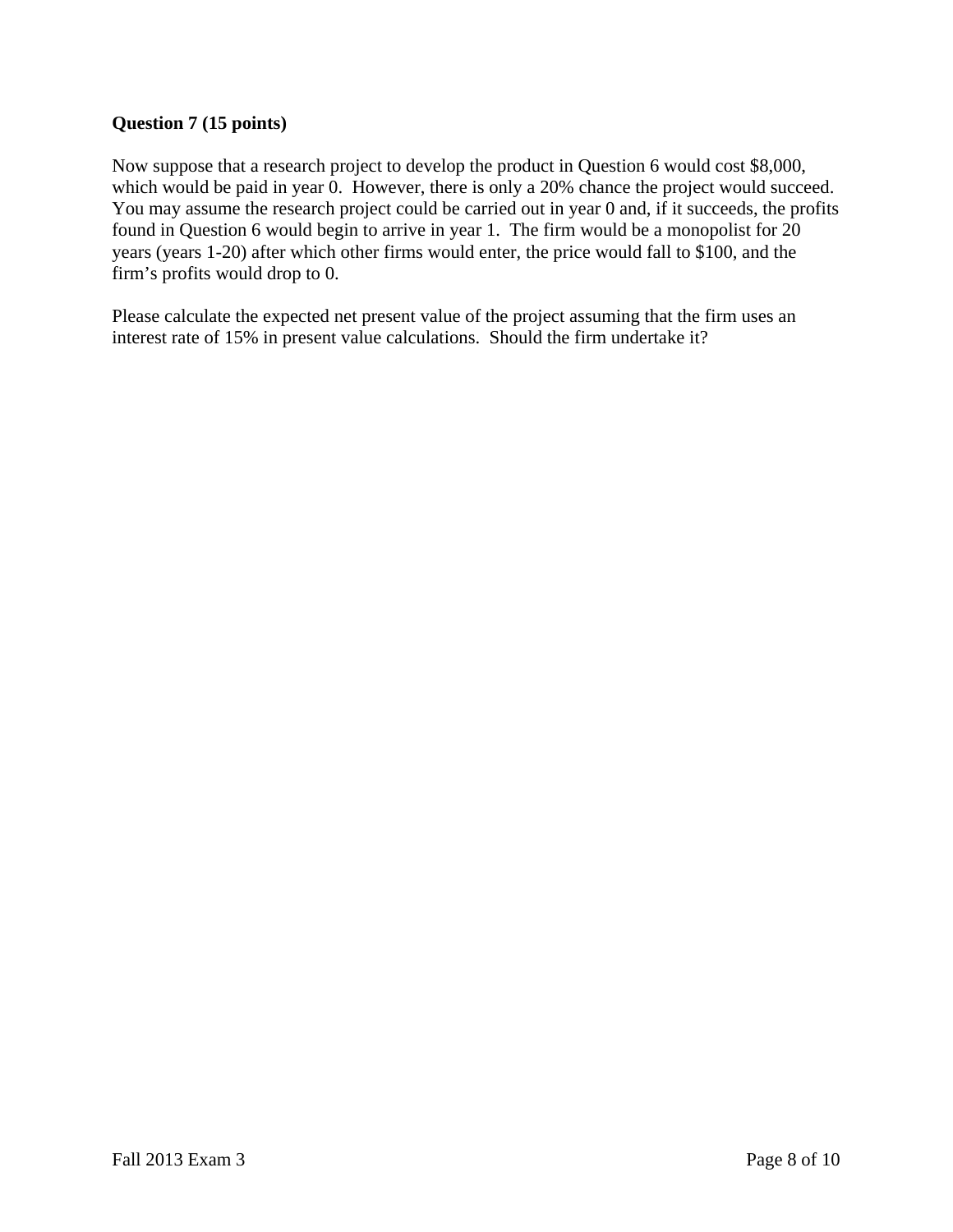## **Question 8 (15 points)**

Now let's consider the research project from the government's point of view. If the firm undertook the research and succeeded in developing the product, what is the present value of the consumer surplus the product will create, both during and after the monopoly period? You may assume the government uses a 5% interest rate in its PV calculations (note the interest rate is different from Question 7). Now step back one step further and calculate the expected NPV of the consumer surplus given that the research project might not succeed.